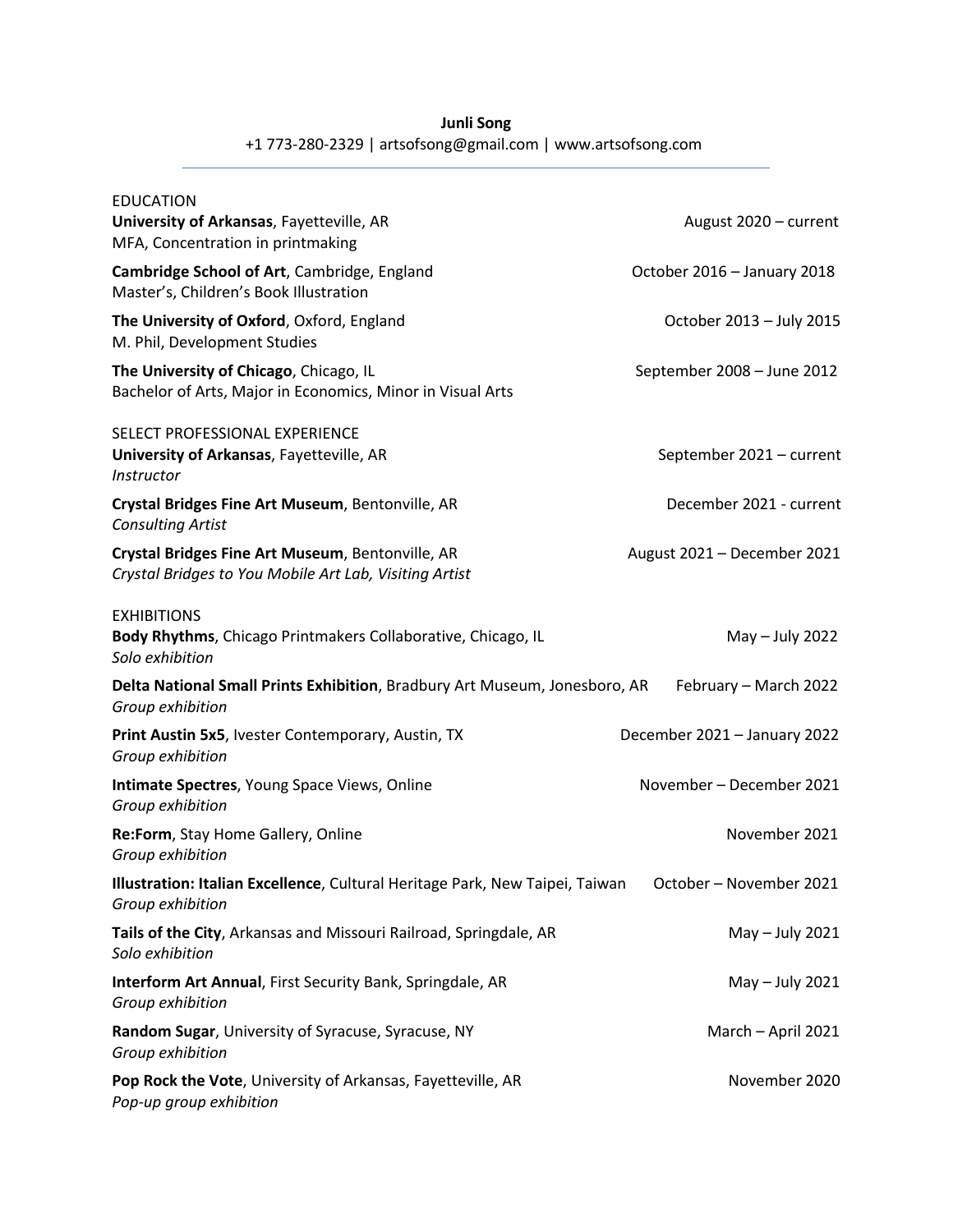| V&A Illustration Awards, Victoria and Albert Museum, London, UK<br>Group exhibition                                                                                 | May - August 2019 |
|---------------------------------------------------------------------------------------------------------------------------------------------------------------------|-------------------|
| Illustrator Showcase, Bologna Fiere, Bologna, Italy<br>Group exhibition                                                                                             | April 2019        |
| Bulletin, Fulton Street Collective, Chicago, IL<br>Group exhibition                                                                                                 | November 2018     |
| Collective Ground, Spudnik Press Cooperative, Chicago, IL<br>Group exhibition                                                                                       | September 2018    |
| Synergy and Contradiction, University of Cambridge, Cambridge, UK<br>Group exhibition                                                                               | September 2018    |
| MA Children's Book Illustration, Candid Arts Gallery, London, UK<br>Group exhibition                                                                                | February 2018     |
| <b>PUBLICATIONS</b>                                                                                                                                                 |                   |
| When Poems Fall from the Sky, UK<br>Published by Troika Books, in association with the Kew Royal Botanic Gardens                                                    | October 2021      |
| Galileo Part en Vrille, France<br>Published by Les Petits Platons                                                                                                   | November 2019     |
| Cherry Moon, UK<br>Published by Zaza Kids Books in association with Troika Books                                                                                    | April 2019        |
| AWARDS, RESIDENCIES & FELLOWSHIPS<br>2022                                                                                                                           |                   |
| Sturgis International Study Fellowship, University of Arkansas, Fayetteville, AR                                                                                    |                   |
| Cultural Steward Purchase Award, Arkansas State University, Jonesboro, AR                                                                                           |                   |
| Creative Exchange Fund (CXF) 214 Artist Residency, CACHE, Bentonville, AR                                                                                           |                   |
| JEADI Committee Microgrant, University of Arkansas, Fayetteville, AR                                                                                                |                   |
| JEADI Committee Macrogrant, University of Arkansas, Fayetteville, AR                                                                                                |                   |
| Summer Research Graduate Assistantship, University of Arkansas, Fayetteville, AR                                                                                    |                   |
| School of Art Summer Scholarship, University of Arkansas, Fayetteville, AR                                                                                          |                   |
| Gender Studies Bridge Fellowship, University of Arkansas, Fayetteville, AR                                                                                          |                   |
| 2021                                                                                                                                                                |                   |
| Artists 360 Student Fellowship, Mid-America Arts Alliance, Kansas City, MO                                                                                          |                   |
| Graduate Fellowship, University of Arkansas, Fayetteville, AR                                                                                                       |                   |
| MFA Studio Art Research Support Grant, University of Arkansas, Fayetteville, AR                                                                                     |                   |
| 2020<br>Graduate Fellowship, University of Arkansas, Fayetteville, AR                                                                                               |                   |
| Bologna Illustrator Showcase, International Juried Selection, Jurors: Valérie Cussaguet, Enrico Fornaroli,<br>Lorenzo Mattotti, Cathy Olmedillas, Machiko Wakatsuki |                   |
| 2019                                                                                                                                                                |                   |